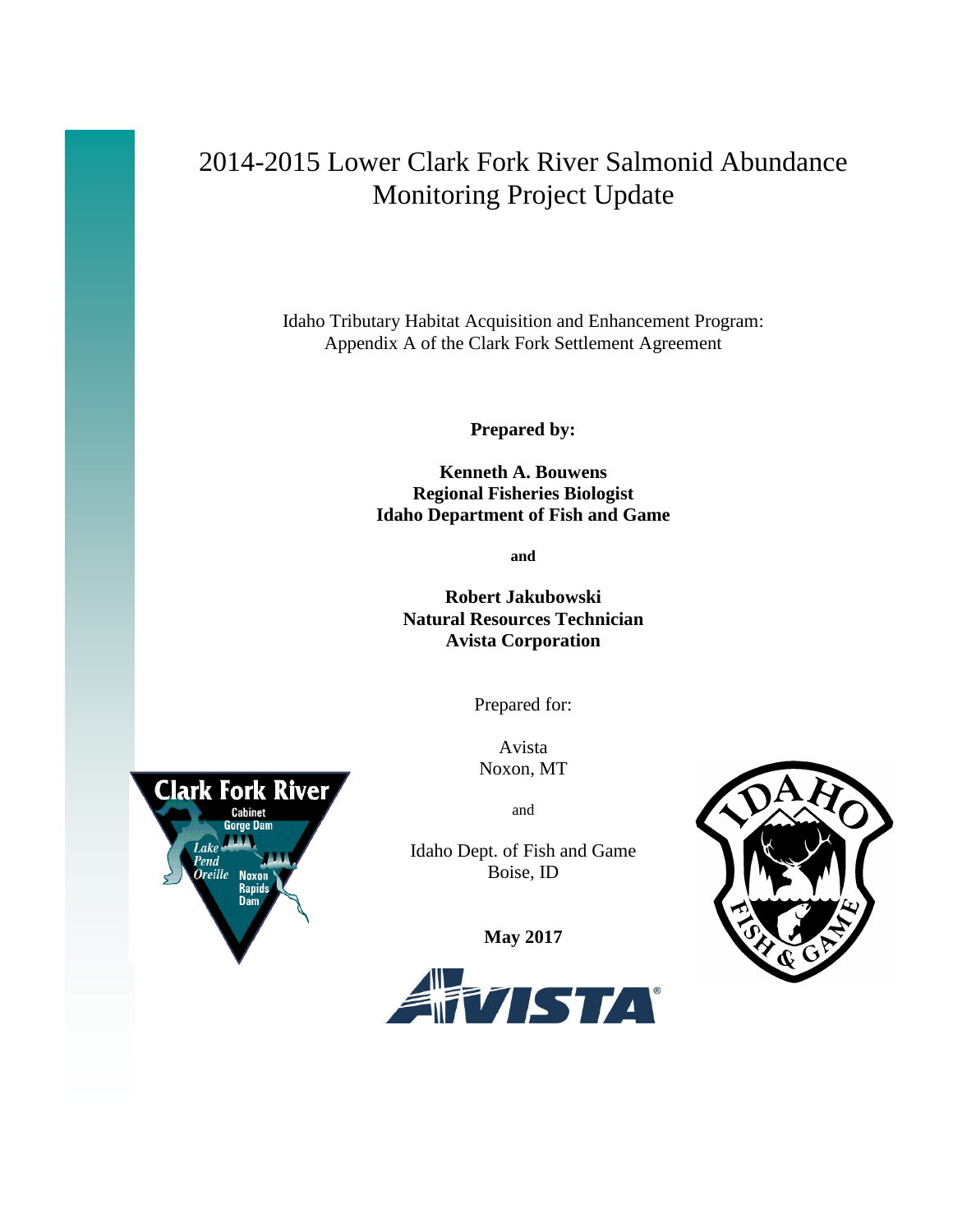# **TABLE OF CONTENTS**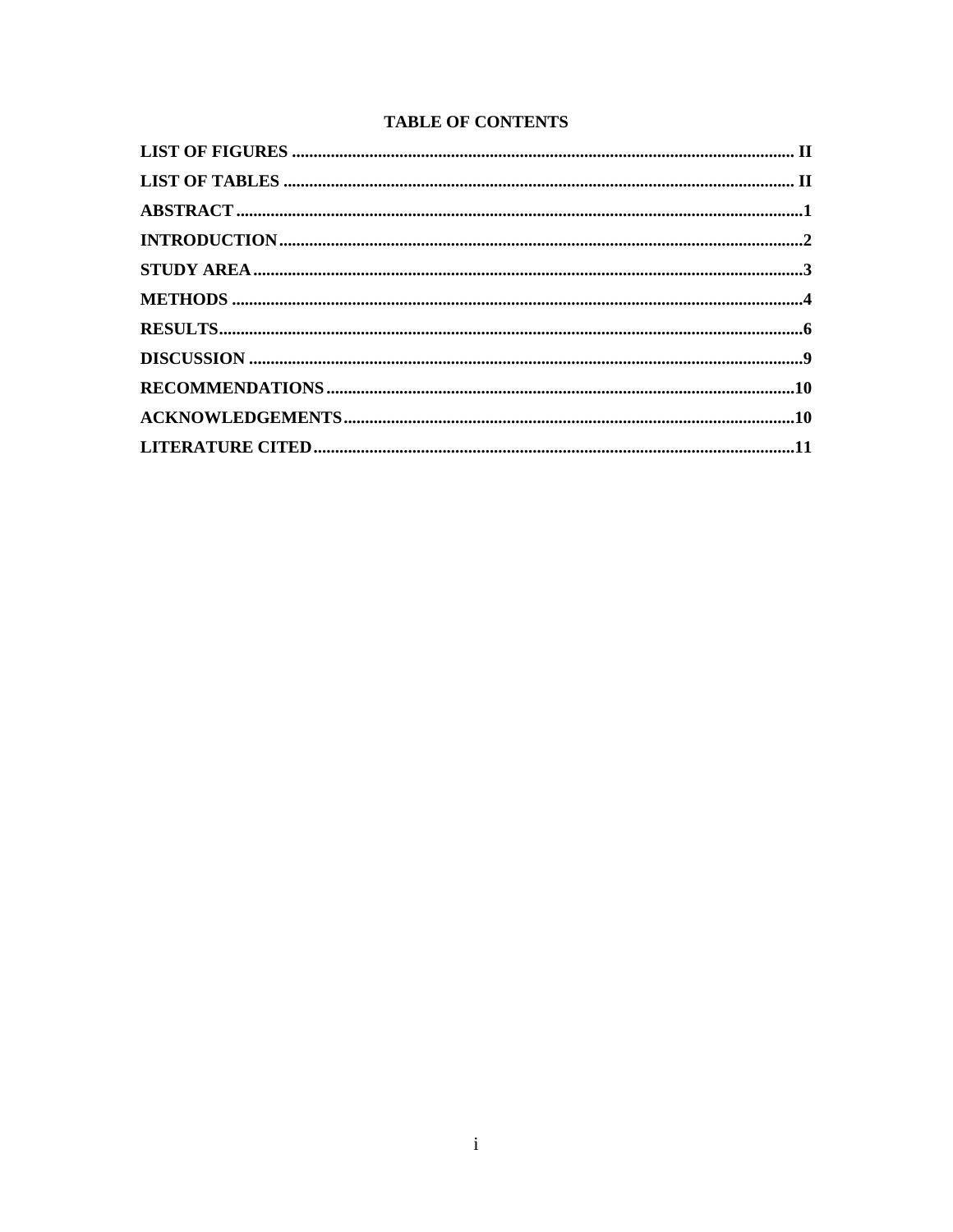# **LIST OF FIGURES**

<span id="page-2-0"></span>

| FIGURE 1. Fishery evaluation study area on the lower Clark Fork River, the major       |
|----------------------------------------------------------------------------------------|
|                                                                                        |
| FIGURE 2. Estimated abundance of Mountain Whitefish $\geq$ 200 mm by study year        |
| captured in the 6.6 km study reach of the lower Clark Fork River, Idaho. Error bars    |
|                                                                                        |
| FIGURE 3. Estimated abundance of Brown Trout $\geq 200$ mm by study year captured in   |
| the 6.6 km study reach of the lower Clark Fork River, Idaho. Error bars represent      |
|                                                                                        |
| FIGURE 4. Estimated abundance of Rainbow Trout and Rainbow Trout x Westslope           |
| Cutthroat Trout Hybrids $\geq 200$ mm by study year captured in the 6.6 km study reach |
| of the lower Clark Fork River, Idaho. Error bars represent 95% confidence              |
|                                                                                        |
| FIGURE 5. Estimated abundance of Westslope Cutthroat Trout $\geq 200$ mm by study year |
| captured in the 6.6 km study reach of the lower Clark Fork River, Idaho. Error bars    |
|                                                                                        |

# **LIST OF TABLES**

<span id="page-2-1"></span>

| TABLE 1. Population estimates of fish $\geq$ 200 mm TL by year, species, and season for |
|-----------------------------------------------------------------------------------------|
| Mountain Whitefish (MWF) Brown Trout (BRN), Rainbow Trout and Westslope x               |
| Rainbow hybrids (RBT + WRHY), and Westslope Cutthroat Trout (WCT), from the             |
| approximately 6.6 km study area in the lower Clark Fork River, Idaho. Sample sizes      |
| for number of fish marked during the marking period (M), number captured during         |
| the recapture period (C), and number of fish marked in the mark period subsequently     |
| recaptured in the recapture period (R), as well as associated 95% confidence            |
|                                                                                         |
|                                                                                         |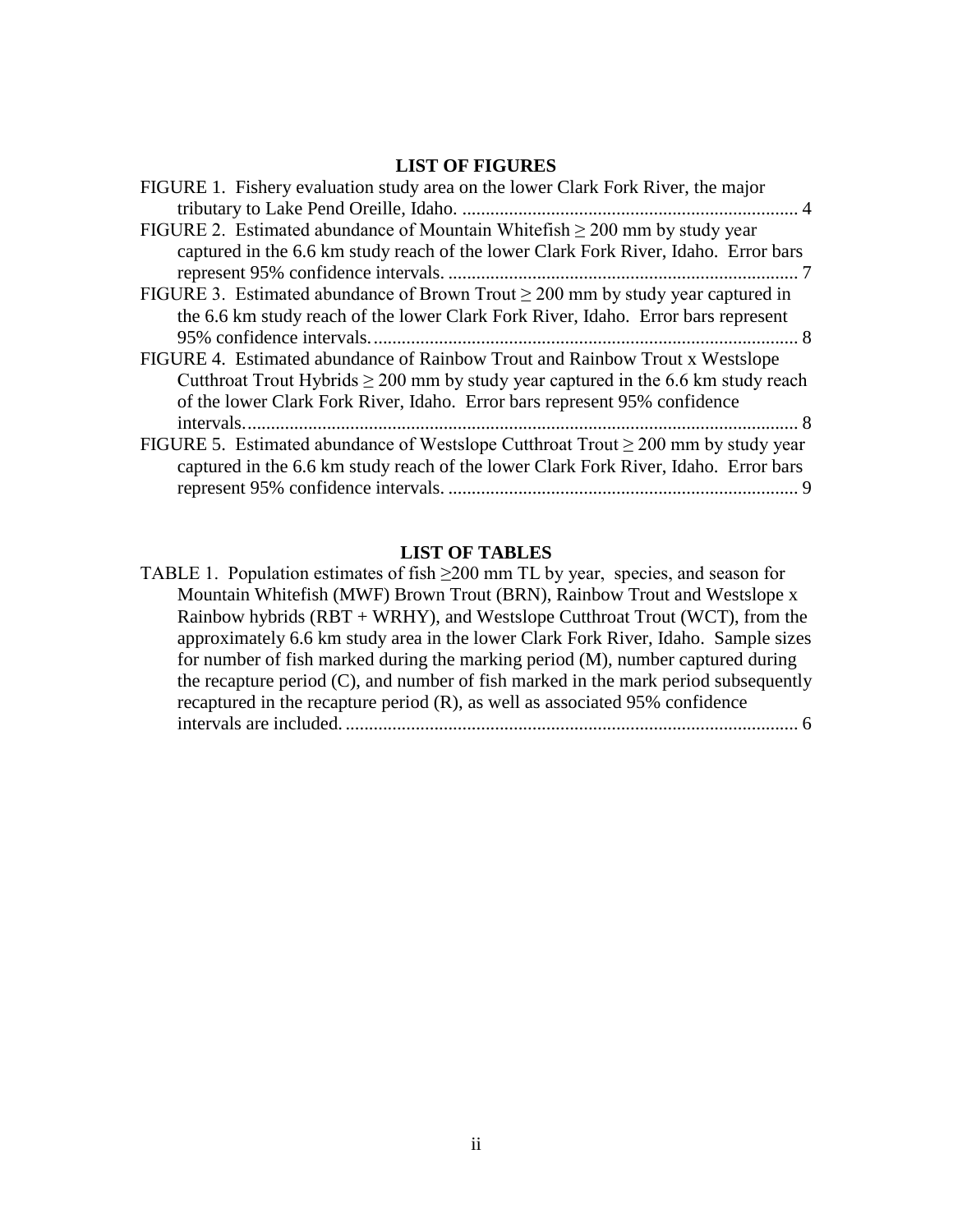## **ABSTRACT**

<span id="page-3-0"></span>This report documents surveys performed during 2014 and 2015 to estimate abundance of target salmonid species in the Clark Fork River downstream of Cabinet Gorge Dam. An electrofishing survey of approximately 6.6 km of the Clark Fork River was conducted in the fall of 2014 and the spring of 2015 to assess the abundance of salmonid populations in this reach of river. The fall survey was conducted to assess the abundance of resident spring-spawning salmonids (i.e., Westslope Cutthroat Trout *Oncorhynchus clarkii lewisi*, Rainbow Trout *O. mykiss*, and their hybrids), and a spring survey was conducted to assess the population abundance of Brown Trout *Salmo trutta* and Mountain Whitefish *Prosopium williamsoni* using mark-recapture techniques. In addition, the abundance of spring spawners was estimated during the 2015 survey to evaluate the potential magnitude of spring spawning migrations. Abundance of targeted fishes was highest for Mountain Whitefish (3,719; 95% CI range 1,932 to 7,830), while Brown Trout (266; 95% CI range 176 to 423), the fall 2014 estimate of Rainbow Trout and Rainbow Trout x Westslope Cutthroat Trout hybrids (346; 95% CI range 236 to 527), and the fall 2014 estimate of Westslope Cutthroat Trout (306; 95% CI range 200 to 490) were considerably lower. The estimates for spring spawners in 2015 were similar to those derived the prior fall. These data were compared to prior estimates. The point estimate of abundance of Mountain Whitefish in 2014was reduced from 2002-2008 estimates and was most similar to the estimate derived in 2000. The 2015 Brown Trout point estimate was similar to peaks in abundance noted in 2004 and 2008. The fall 2014 Rainbow Trout and Rainbow Trout x Westslope Cutthroat Trout hybrid point estimate was similar to that derived in 1999 and was an increase from those documented in the 2000s. The fall 2014 point estimate of Westslope Cutthroat abundance was substantially higher than those previously calculated.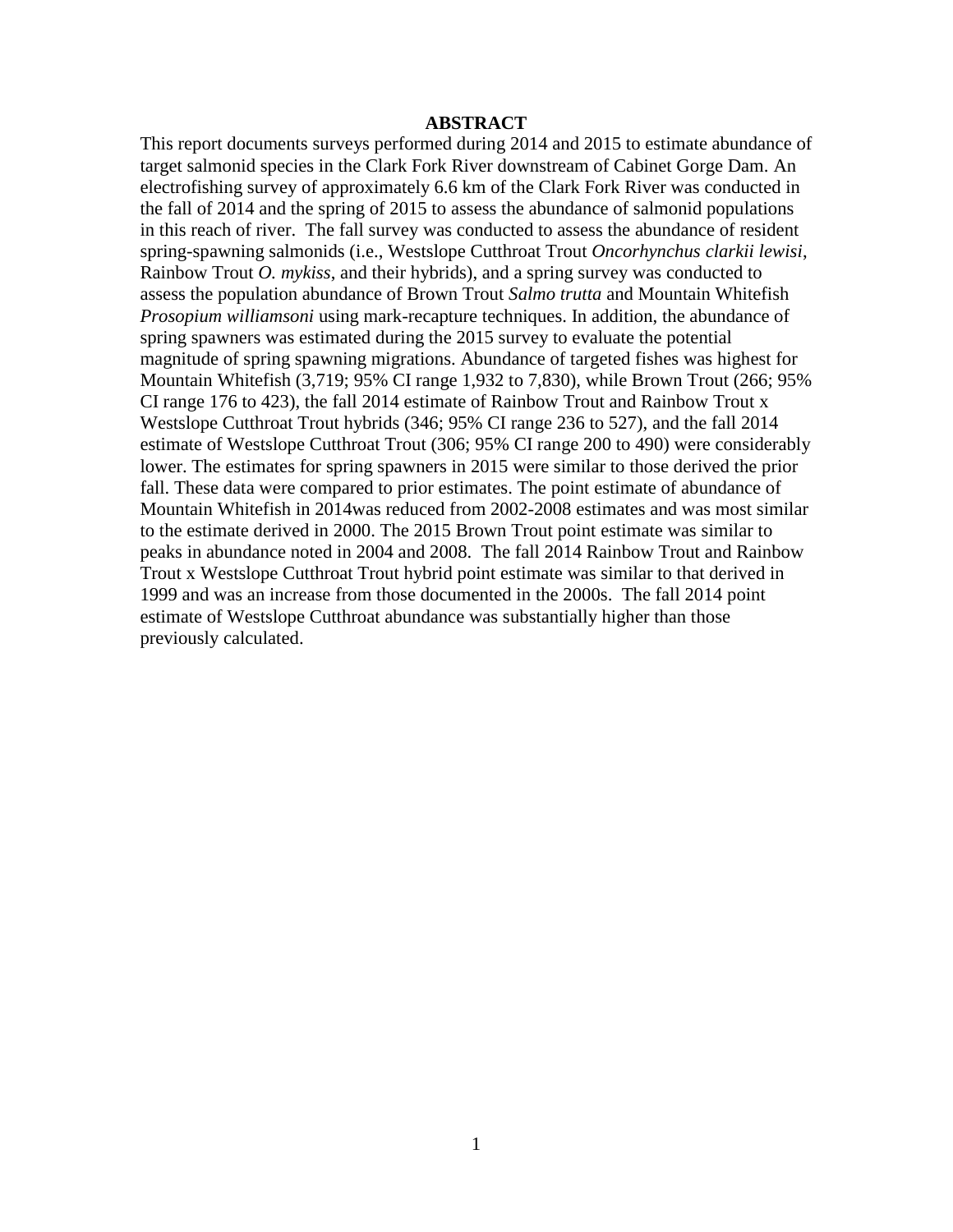## **INTRODUCTION**

<span id="page-4-0"></span>An agreement reached between Avista Corporation (Avista) and Idaho Department of Fish and Game (IDFG) in 1973 provided for a 84.9 cubic meters per second (cms; 3,000 cubic feet per second; cfs) minimum flow below Cabinet Gorge Dam. That agreement was based on field assessments of the river at varying flows, electrical generating requirements, a review of historic low-flow records, and the earlier recommendation for a minimum flow of the same amount made by the U.S. Fish and Wildlife Service (Service). However, minimum flow in the Clark Fork River below Cabinet Gorge Dam was still one issue of concern to the local stakeholders involved in a collaborative relicensing process conducted by Avista for Cabinet Gorge and Noxon Rapids dams. Avista applied for relicensing of these two hydroelectric facilities on the Clark Fork River in Idaho and Montana in 1999 and the Clark Fork Settlement Agreement (CFSA) was the product of the collaborative relicensing process (Avista 1999). Cabinet Gorge Dam is located just inside the Idaho border and Noxon Rapids Dam is located approximately 32 km upstream in Montana (Figure 1). A new minimum flow was negotiated for Cabinet Gorge Dam as part of the relicensing agreement, which increased the base flow from 84.9 cms (3,000 cfs) to 141.5 cms (5,000 cfs) beginning March1, 1999 (Avista 2001). The objective of the increased minimum flow was to increase the amount of permanently wetted river habitat to benefit the aquatic resources of the Clark Fork River. More specifically, the objectives were to reduce the range of depth and velocity fluctuations in the river, and reduce varial zone and depositional bar dewatering to increase stability of shoreline rearing areas for fish and enhance macroinvertebrate production. Photo documentation was used to estimate the minimum flow needed to provide a meaningful increase in permanently wetted perimeter of the Clark Fork River (Beak 1997).

In addition to increased minimum flows in the Clark Fork River, Avista and IDFG completed a restoration project in 2001 to provide perennial flow through the approximately 2 km-long Foster Bar side-channel to enhance fish habitat. This involved lowering several hydraulic control points within the side-channel so that water would flow through the side-channel over the range of discharges from Cabinet Gorge Dam. Prior to relicensing, when discharge from Cabinet Gorge Dam dropped below approximately 311.3 cms (11,000 cfs), the side-channel would become a series of unconnected pools. This reconnection was anticipated to provide valuable off-channel spawning and rearing habitat for salmonids, which is in limited supply in the Idaho reach of the Clark Fork River. This project also was intended to improve recreational fishing opportunities for adult salmonids in the side-channel. Subsequent effects of these changes were hypothesized to increase abundance of target fish, increase the proportion of younger age classes of target species, and improve condition of all age classes.

To assess the effectiveness of changes in minimum flow and channel alteration, a tenyear monitoring program was conducted from 1999 through 2008. A report was generated in 2011 summarizing prior monitoring results and recommendations from this required monitoring. Fish populations were monitored between 1999 and 2008 in a 6.6 km reach of the lower Clark Fork River. Targeted species in the monitoring program included Brown Trout *Salmo trutta*, Mountain Whitefish *Prosopium williamsoni*,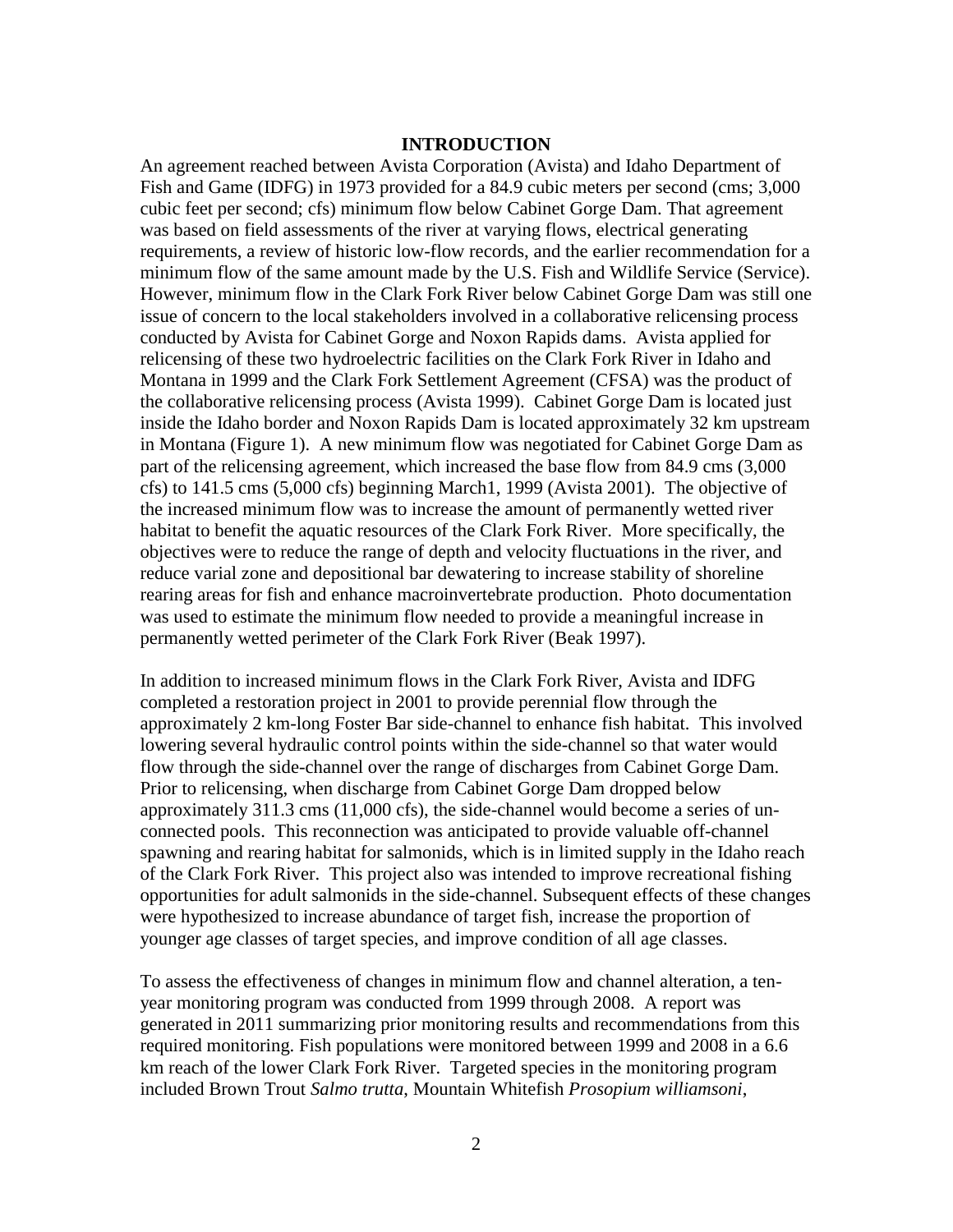Rainbow Trout *Oncorhynchus mykiss*, and Westslope Cutthroat Trout *O. clarkii lewisi*. Assessment focused on monitoring changes in abundance, size structure, and condition of fish populations in the affected area. Abundance of target species was estimated during annual monitoring efforts using mark-recapture techniques. No significant changes or trends ( $\alpha$  > 0.05) in relative abundance were detected for any of the target species over the 10-year period. Native non-game fishes including Northern Pikeminnow *Ptychocheilus oregonensis*, Redside Shiner *Richardsonius balteatus*, Peamouth Chub *Mylocheilus caurinus*, and Largescale Sucker *Catostomus macrocheilus* were the most common fishes sampled. Results over this 10-year period suggested abundance, size structure, and condition of fish populations in the lower Clark Fork River were largely unchanged following increases in minimum flow below Cabinet Gorge Dam (Ryan and Jakubowski 2011).

Our more recent monitoring effort was designed to re-assess these population parameters after approximately 6 additional years had passed. This report provides data on estimated abundance from sampling events conducted in the fall of 2014 targeting spring spawning salmonid species (Westslope Cutthroat Trout and Rainbow Trout, including Rainbow x Westslope Cutthroat Trout hybrids) and the spring of 2015 event, targeting fall spawning salmonids (Brown Trout and Mountain Whitefish). Additional abundance data, as well as a discussion of size and condition information from 2014-15 and from 2017, will be presented following another sampling event scheduled for 2017.

#### **STUDY AREA**

<span id="page-5-0"></span>The Clark Fork River is the largest tributary to Lake Pend Oreille (LPO), contributing an estimated 92% of the annual inflow (Frenzel 1991) and draining approximately 59,324  $km<sup>2</sup>$  of western Montana (Lee and Lunetta 1990). Four tributaries enter the Clark Fork River downstream of Cabinet Gorge Dam: Twin, Mosquito, Lightning, and Johnson creeks (Figure 1). Peak flows in the Clark Fork River typically occur as a result of snow melt in May or June (PBTAT 1998).

The study area encompasses approximately 6.6 km of river habitat from the USGS gauging station below Cabinet Gorge Dam downstream to the inlet of Foster Bar sidechannel (approximately river km  $234 - 241$ , Figure 1). There is approximately 17 km of river habitat between Cabinet Gorge Dam and LPO during winter lake drawdown. Approximately 6 km of the lower river is impacted by elevated LPO water levels during late spring through early fall. Physical habitat in the Clark Fork River below Cabinet Gorge Dam can be characterized as primarily low gradient laminar flow, with three major riffles and several deep pools (to 23 m in depth) (WWP 1995). Riffles are located near the mouths of Twin and Lightning creeks, as well as at Foster Bar side-channel.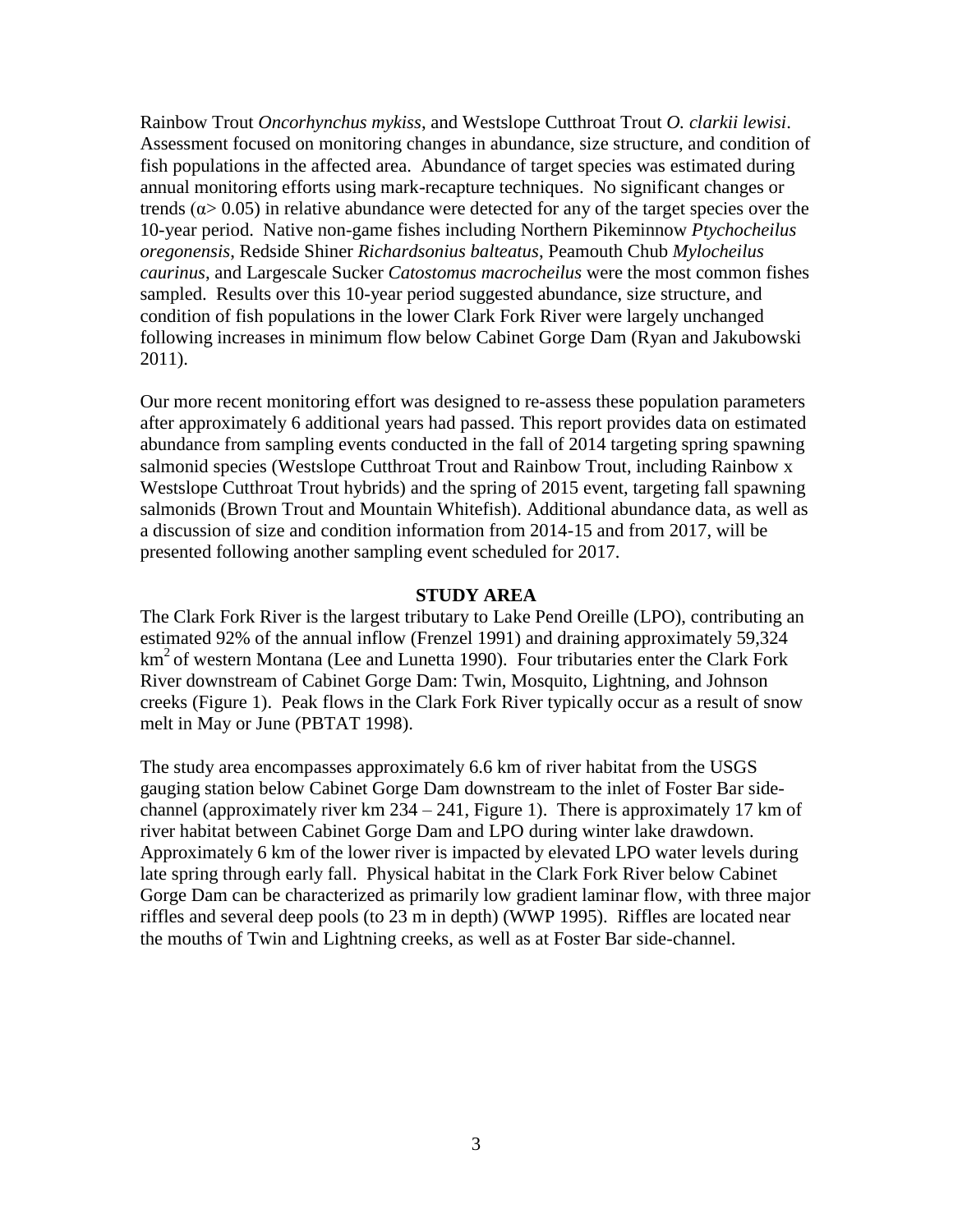

<span id="page-6-1"></span>FIGURE 1. Fishery evaluation study area on the lower Clark Fork River, the major tributary to Lake Pend Oreille, Idaho.

## **METHODS**

<span id="page-6-0"></span>Monitoring indices in 2014-2015 included abundance, size structure, and condition of fish populations in the affected area. Targeted species in the assessment included Brown Trout, Mountain Whitefish, Rainbow Trout and Westslope Cutthroat Trout. To gain sufficient sample sizes, Rainbow Trout and Rainbow x Westslope Cutthroat Trout hybrids were evaluated together as Rainbow Trout. Historically, alternating sample seasons (spring and fall) were used to avoid spawning migration periods of fish from LPO. Spring sample periods were utilized for fall spawning salmonids and fall sampling periods were used for spring spawning salmonids (Ryan and Jakubowski 2011). In this study, Brown Trout and Mountain Whitefish were again targeted in the spring while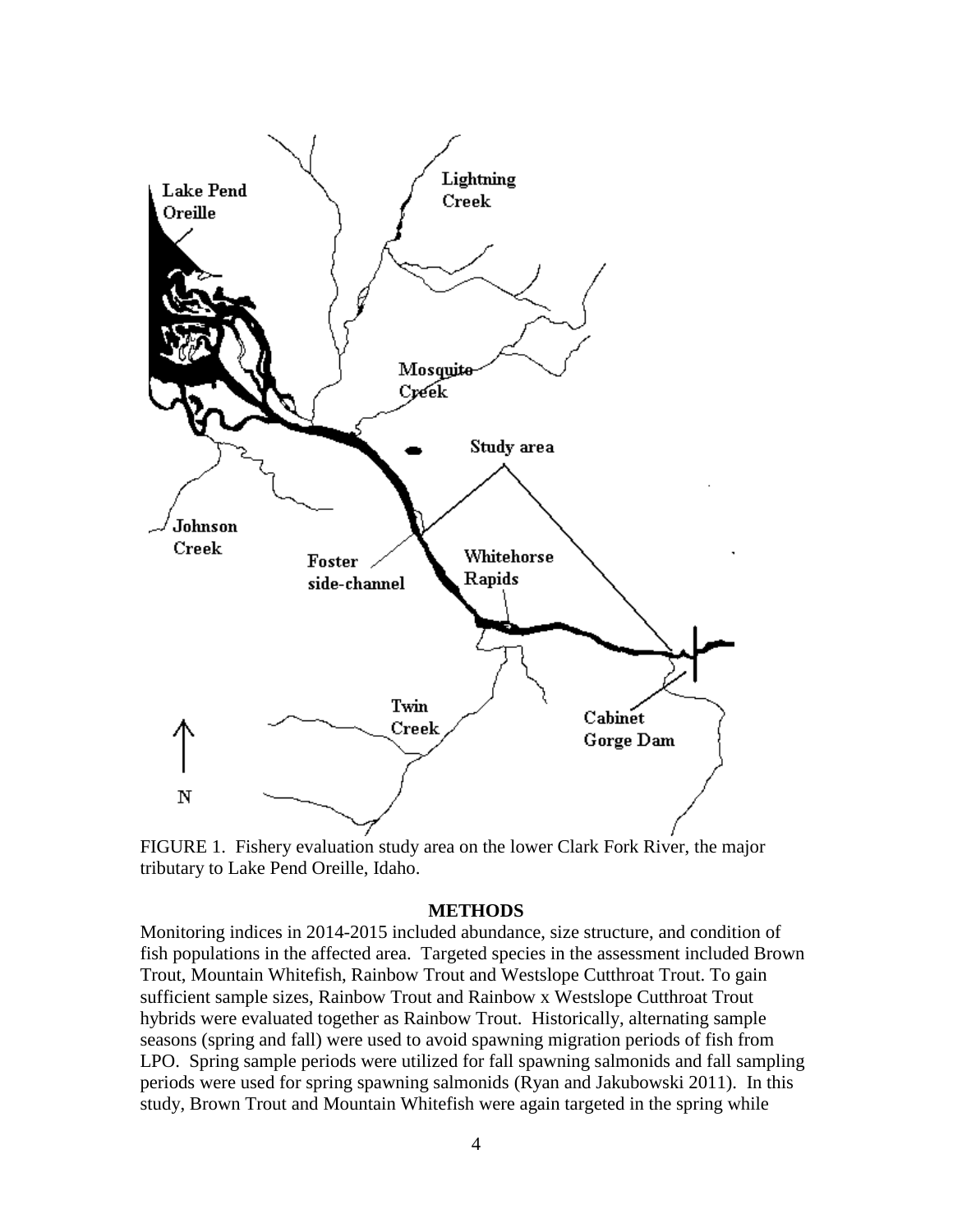Rainbow and Westslope Cutthroat Trout were targeted in the fall. However, the *Oncorhynchus sp*. (Westslope Cutthroat Trout, and Rainbow Trout x Westslope Cutthroat Trout hybrids) population abundances were again estimated during the following spring sampling event to assess the potential magnitude of the spring spawning migration of these species. Fall sampling took place from October 28 through November 6, 2014, and spring sampling took place from March 31 through April 9, 2015.

Boat-mounted, boom-type electrofishing equipment was used to sample fish. Fish sampling was conducted at night, typically using two crews in 6 m-long jet boats. The electrofishing setup in each boat consisted of a Coffelt VVP-15 electroshocker powered by a 5000 watt Honda generator. Smooth DC current was employed to minimize risk of injury to trout (Dalbey et al. 1996). Electrofishing settings were generally set to generate 5 to 8 amps at 200-220 volts. Electrofishing boats floated in fast flow areas, or motored slowly in areas of very slow flow downstream, parallel with the shoreline. While electrofishing, we attempted to keep the anode closest to shore in approximately 0.6 m of water depth. Each boat typically made a single pass down each shoreline, and multiple passes along the shorelines in the Whitehorse Rapids area (to increase sample size in productive areas) each night. The boats alternated banks each night.

Fish stunned in the electrofishing field were netted and placed into a live well for recovery. Captured fish were anesthetized using Tricaine Methanesulfonate (MS-222) for processing. Species and hybrid crosses were identified phenotypically. Characteristics used in identifying Westslope Cutthroat Trout x Rainbow Trout hybrids included throat slashes typically of light intensity or broken in form and exhibiting heavy spotting below the lateral line and toward the anterior end of the fish (Bouwens and Jakubowski 2016). Captured fish were checked for marks (see below) when appropriate. Target species were measured for total length (TL, mm). Fish over approximately 2 kg were weighed to the nearest 40 g and fish less than approximately 2 kg were weighed to the nearest 10 g on top-loading spring scales. Scales were collected from target species for estimation of age. All fish phenotypically identified as pure WCT were implanted with 12-mm PIT tag in the dorsal sinus.

Abundance of target fish species greater than or equal to 200 mm total length (TL) was estimated using mark-recapture techniques. The "marking" period was conducted over a three-night period in the first week of sampling and the "recapture" period was conducted over a three-night period the following week. During the marking period, all target species were marked by punching the lower caudal or anal fin, depending on the event and species. All fish that were previously marked and subsequently recaptured during the marking period were released and not re-counted. All target fish captured during the recapture period were examined for marks and an additional mark (upper caudal) was given to prevent re-counting the same fish during the recapture period. All fish were released near their capture locations, ensuring all fish were released at least 1 km upstream of the bottom of the sampling reach for recovery to lessen the likelihood of fish drifting out of the project area.

Population estimates were calculated using the modified Petersen method for sampling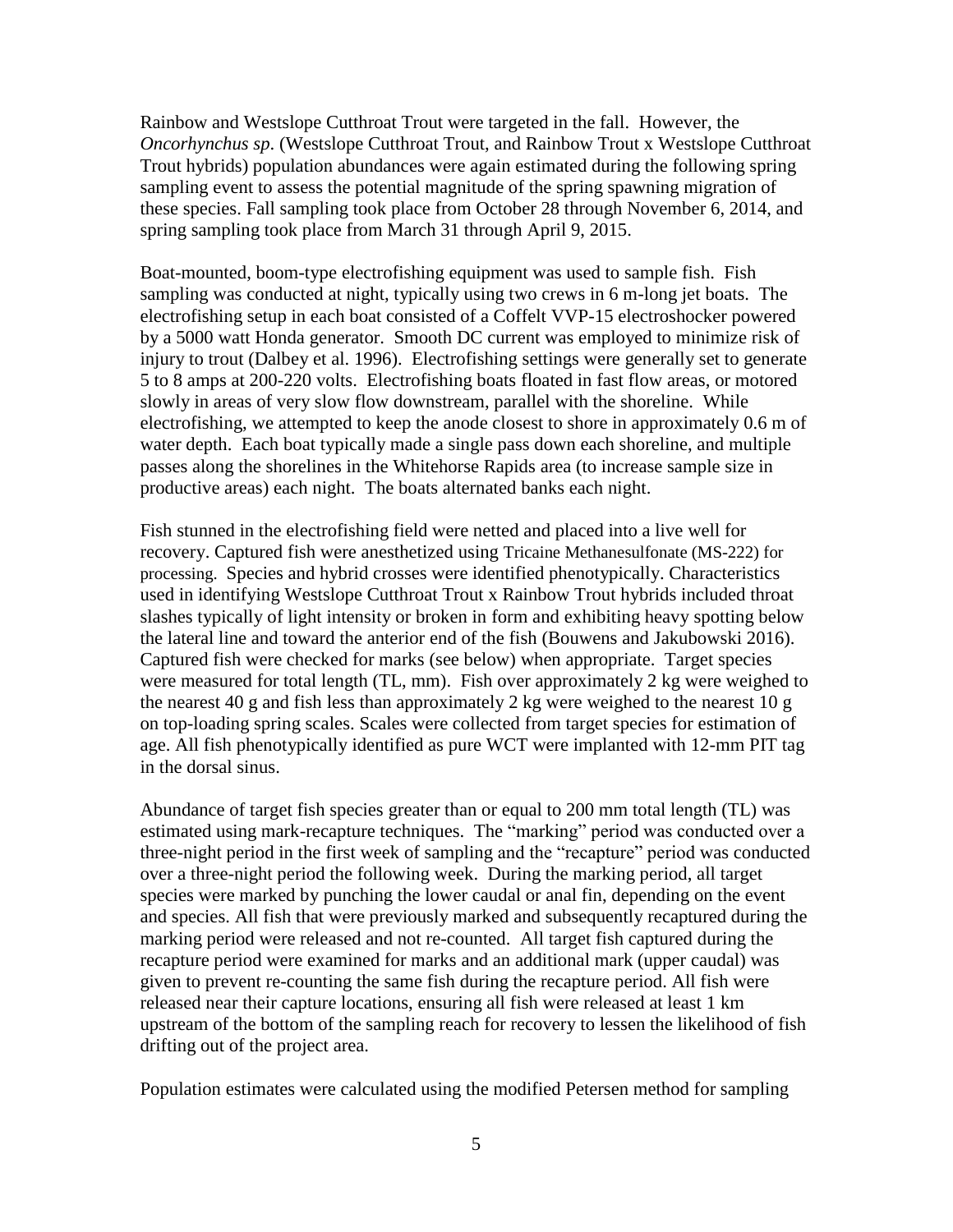without replacement (any individual was only counted once, Krebs 1989) as:

$$
N = [(M+1) (C+1)/(R+1)] - 1
$$

Where  $N =$  Estimated population

- $M =$  Number of individuals marked in the marking period
- $C =$ Total number of individuals captured in the recapture period
- *R* = Number of individuals encountered during the recapture period that were marked during the marking period.

Confidence intervals (95%) around population estimates were estimated using a Poisson distribution to account for small recapture sample size (Chapman 1948, Seber 1982) and were calculated using tabled values provided in Ricker (1975).

#### **RESULTS**

<span id="page-8-0"></span>Abundance of targeted fishes described by population estimates was dominated by Mountain Whitefish, with Brown Trout, Rainbow Trout and Rainbow Trout x Westslope Cutthroat Trout hybrids, and Westslope Cutthroat Trout present in considerably lower abundance. Population estimates of Rainbow Trout and Rainbow Trout x Westslope Cutthroat Trout hybrids and Westslope Cutthroat Trout were similar between the fall 2014 and spring 2015 sampling events (Table 1).

<span id="page-8-1"></span>TABLE 1. Population estimates of fish  $\geq 200$  mm TL by year, species, and season for Mountain Whitefish (MWF) Brown Trout (BRN), Rainbow Trout and Westslope x Rainbow hybrids (RBT + WRHY), and Westslope Cutthroat Trout (WCT), from the approximately 6.6 km study area in the lower Clark Fork River, Idaho. Sample sizes for number of fish marked during the marking period (M), number captured during the recapture period (C), and number of fish marked in the mark period subsequently recaptured in the recapture period (R), as well as associated 95% confidence intervals are included.

|      |                |        |     |              |    |          | 95 % CI |       |
|------|----------------|--------|-----|--------------|----|----------|---------|-------|
| Year | <b>Species</b> | Season | M   | $\mathsf{C}$ | R  | Estimate | Lower   | Upper |
| 2015 | <b>MWF</b>     | Spring | 170 | 173          | 7  | 3,719    | 1,932   | 7,830 |
|      |                |        |     |              |    |          |         |       |
| 2015 | <b>BRN</b>     | Spring | 85  | 64           | 20 | 266      | 176     | 423   |
|      |                |        |     |              |    |          |         |       |
| 2014 | RBT+WRHY       | Fall   | 119 | 71           | 24 | 346      | 236     | 527   |
| 2015 | RBT+WRHY       | Spring | 74  | 72           | 13 | 391      | 235     | 693   |
|      |                |        |     |              |    |          |         |       |
| 2014 | <b>WCT</b>     | Fall   | 101 | 59           | 19 | 306      | 200     | 490   |
| 2015 | <b>WCT</b>     | Spring | 67  | 65           | 13 | 321      | 193     | 568   |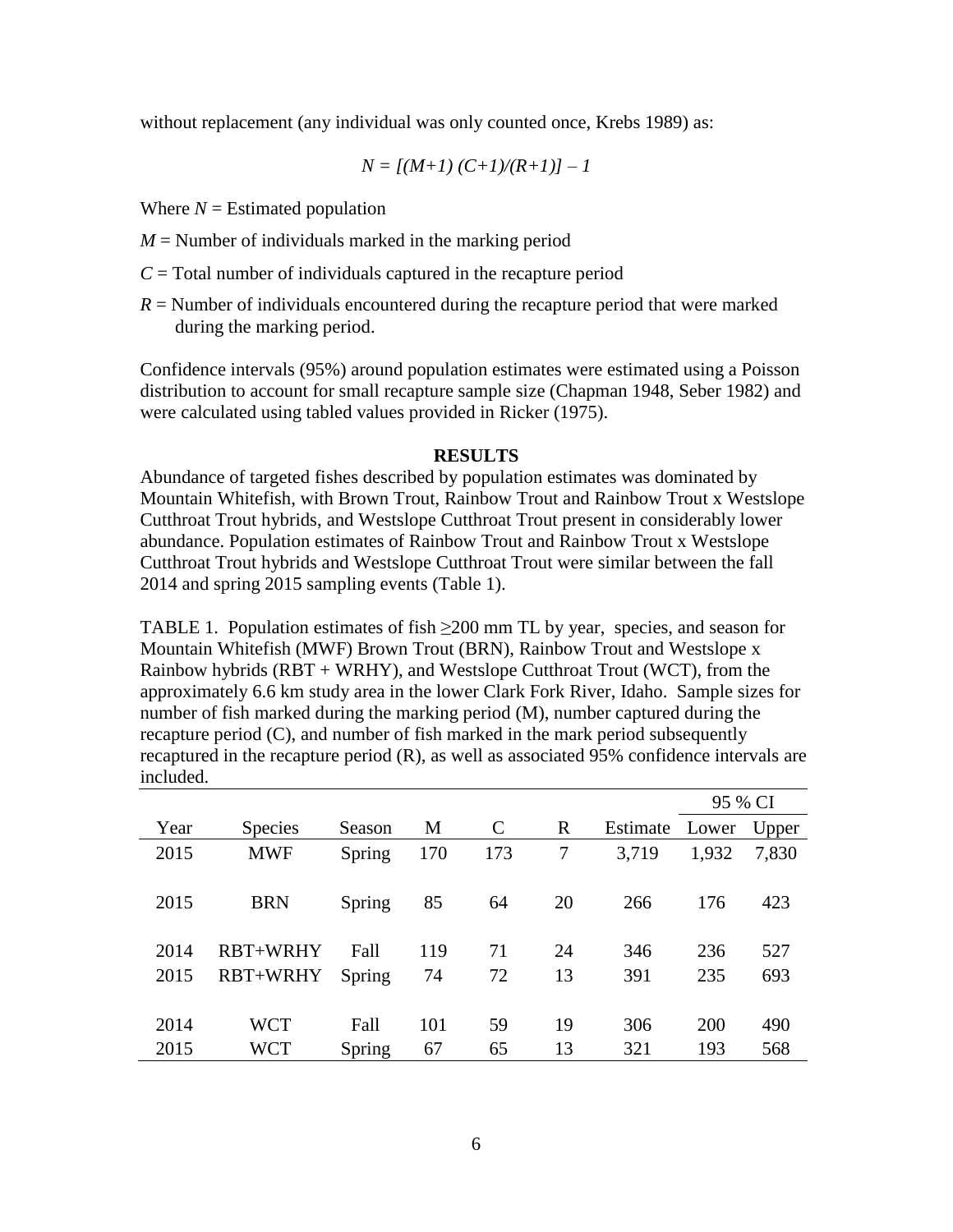When compared to prior data (Ryan and Jakubowski 2011), the 2015 point estimate of spring abundance of Mountain Whitefish was lower than 2002-2008 estimates, and was most similar to the estimate derived in 2000 (Figure 2). The spring 2015 Brown Trout point estimate of 266 fish was similar to peaks in abundance noted in 2004 and 2008 (Figure 3). The fall 2014 and spring 2015 Rainbow Trout and Rainbow Trout x Westslope Cutthroat Trout hybrid point estimates were similar to that derived in 1999, and was an increase from those documented in the 2000s (Figure 4). The fall 2014 and spring 2015 point estimates of Westslope Cutthroat abundance was higher than the average abundance previously calculated (Figure 5).



<span id="page-9-0"></span>FIGURE 2. Estimated abundance of Mountain Whitefish  $\geq 200$  mm by study year captured in the 6.6 km study reach of the lower Clark Fork River, Idaho. Error bars represent 95% confidence intervals.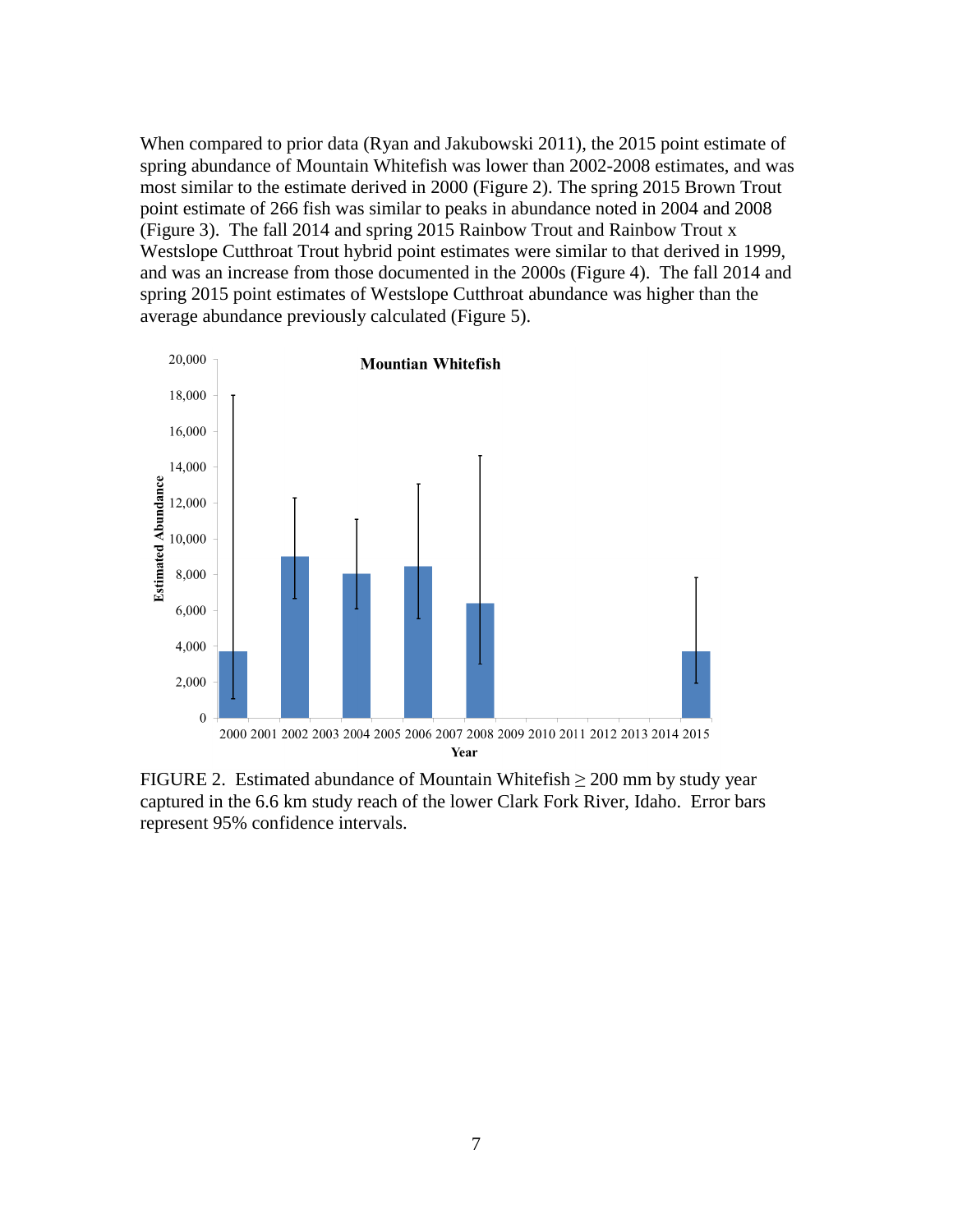

<span id="page-10-0"></span>FIGURE 3. Estimated abundance of Brown Trout  $\geq 200$  mm by study year captured in the 6.6 km study reach of the lower Clark Fork River, Idaho. Error bars represent 95% confidence intervals.



<span id="page-10-1"></span>FIGURE 4. Estimated abundance of Rainbow Trout and Rainbow Trout x Westslope Cutthroat Trout Hybrids  $\geq 200$  mm by study year captured in the 6.6 km study reach of the lower Clark Fork River, Idaho. Error bars represent 95% confidence intervals.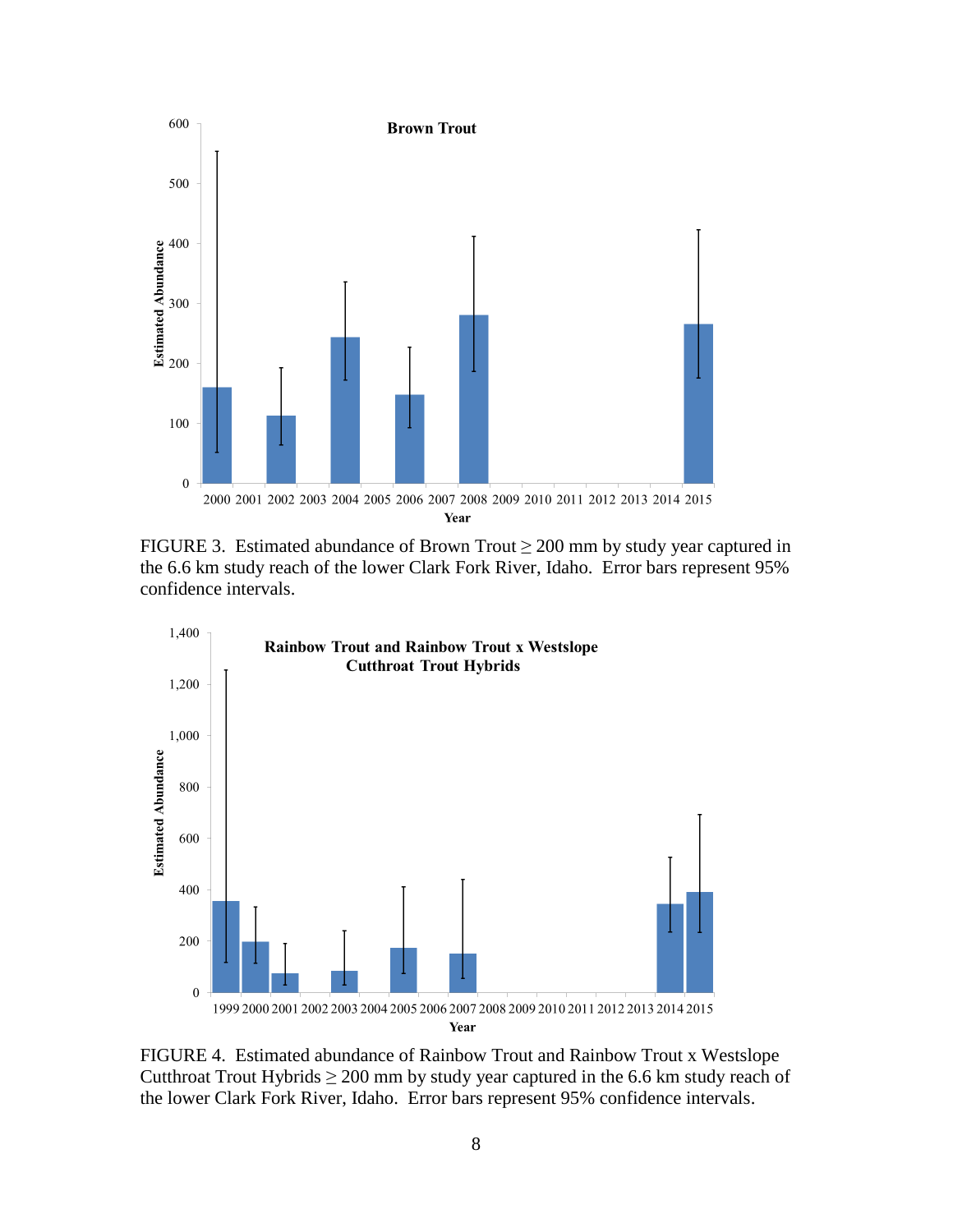

<span id="page-11-1"></span>FIGURE 5. Estimated abundance of Westslope Cutthroat Trout ≥ 200 mm by study year captured in the 6.6 km study reach of the lower Clark Fork River, Idaho. Error bars represent 95% confidence intervals.

## **DISCUSSION**

<span id="page-11-0"></span>The purpose of this report was to document the 2014-2015 abundance estimates of target species in the Clark Fork River. Collected length, weight, and age data, along with a comprehensive analysis of trends, are not reported in this document, but will be further discussed following additional sampling planned for 2017. These new data points are insufficient to fully characterize the trends associated with the lower Clark Fork River salmonid populations. Further work planned in 2017 will help elucidate whether the higher *Oncorhynchus sp.* and reduced Mountain Whitefish estimates were anomalous or are truly an indicator of changing abundance levels. If these estimates indicate a changing trend, then causal agents will need to be explored.

An interesting component to the 2014-2015 sampling involved deriving a population size estimate of spring spawners both in the fall of 2014, when it was expected that only resident fish were in the river, and in the spring of 2015, when migratory Westslope Cutthroat Trout and Rainbow Trout were expected to be beginning their spawning migrations. We were unable to detect a large increase in total abundance in the spring in our sampling reach. Supporting telemetry data inferred that a component of the populations below Cabinet Gorge Dam is comprised of fish that originated upstream of Cabinet Gorge Dam, passed downstream of the dam, and are then blocked in the spring during their upstream spawning migrations (Bernall and Johnson 2016). Further examination of data (size, age, and potentially microchemical analysis) collected from the fish sampled during both periods may help define whether it is possible to detect a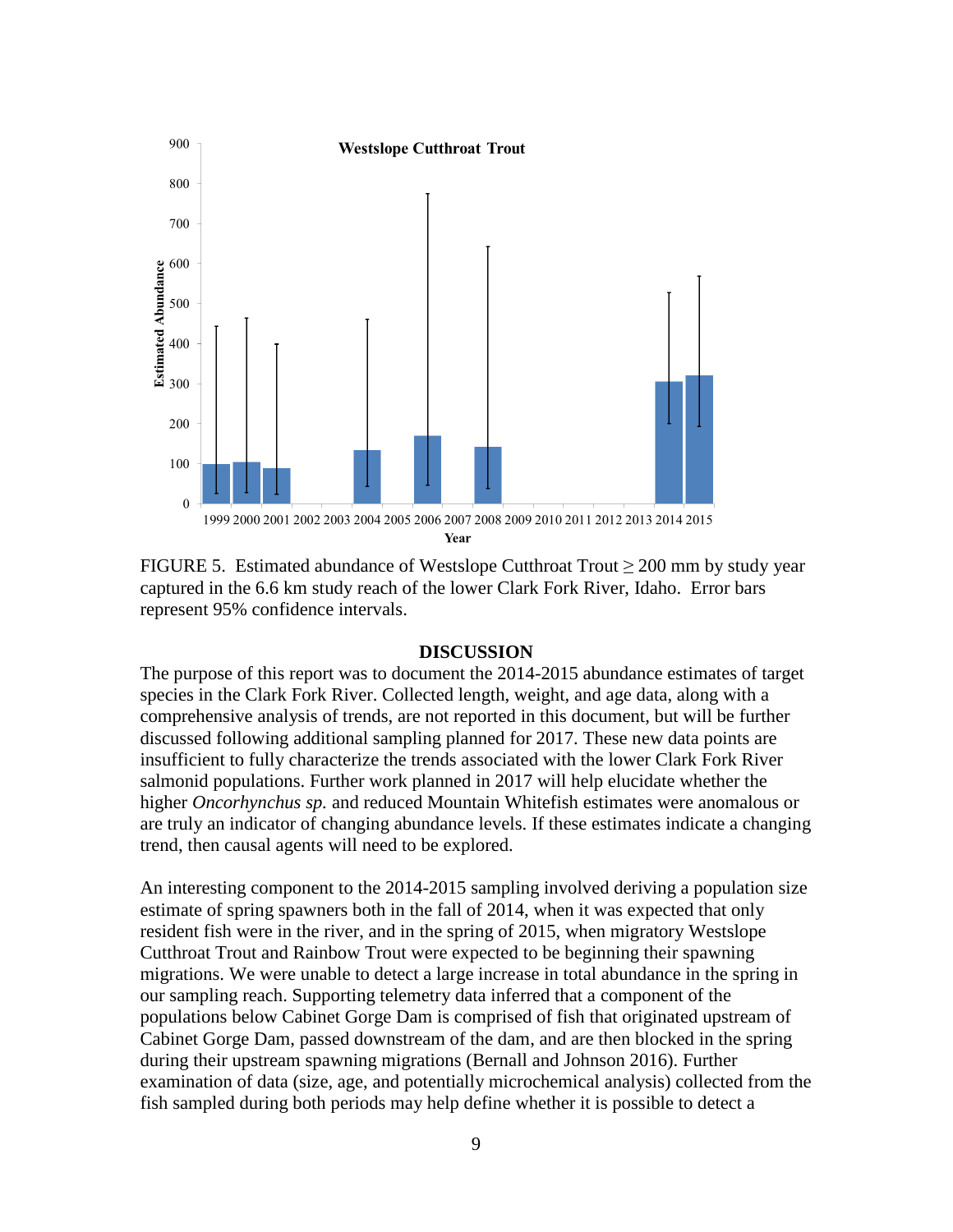change in the composition of fish populations below Cabinet Gorge Dam depending on season. This information may be helpful when making determinations and recommendations regarding the implementation of full-scale Westslope Cutthroat Trout passage over Cabinet Gorge Dam.

# **RECOMMENDATIONS**

- <span id="page-12-0"></span>1) Perform a comprehensive analysis similar to that performed by Ryan and Jakubowski (2011) assessing long-term trends in population size, age, and size structure indices with relation to flow and other pertinent variables. This information will be used to better understand the long-term impacts of changing river conditions on lower Clark Fork River salmonid populations.
- 2) Further explore the possibility of using microchemical analysis to determine the origin and life-history of salmonids found in the Clark Fork River below Cabinet Gorge Dam. This information may be important when determining future passage protocols over Cabinet Gorge Dam.

# **ACKNOWLEDGEMENTS**

<span id="page-12-1"></span>The authors would like to thank IDFG staff Will Demien and Avista staff Kevin Duffy, Tanner Mitchell, John Suhfras, Rex Philpott, Josh Storaasli, and Shaun Lacy for help with sample collection. We would also like to thank Sean Moran and Paul Kusnierz (Avista), Jason Blakney (MWFP), Wade Fredenberg (USFWS), and Andy Dux (IDFG) for their review of previous versions of this report. We would also like to thank Avista employees Tim Swant, Paul Kusnierz, Shana Bernall and Heide Evans, for their oversight and administrative support. This project was funded through Appendix A of the Clark Fork Settlement Agreement.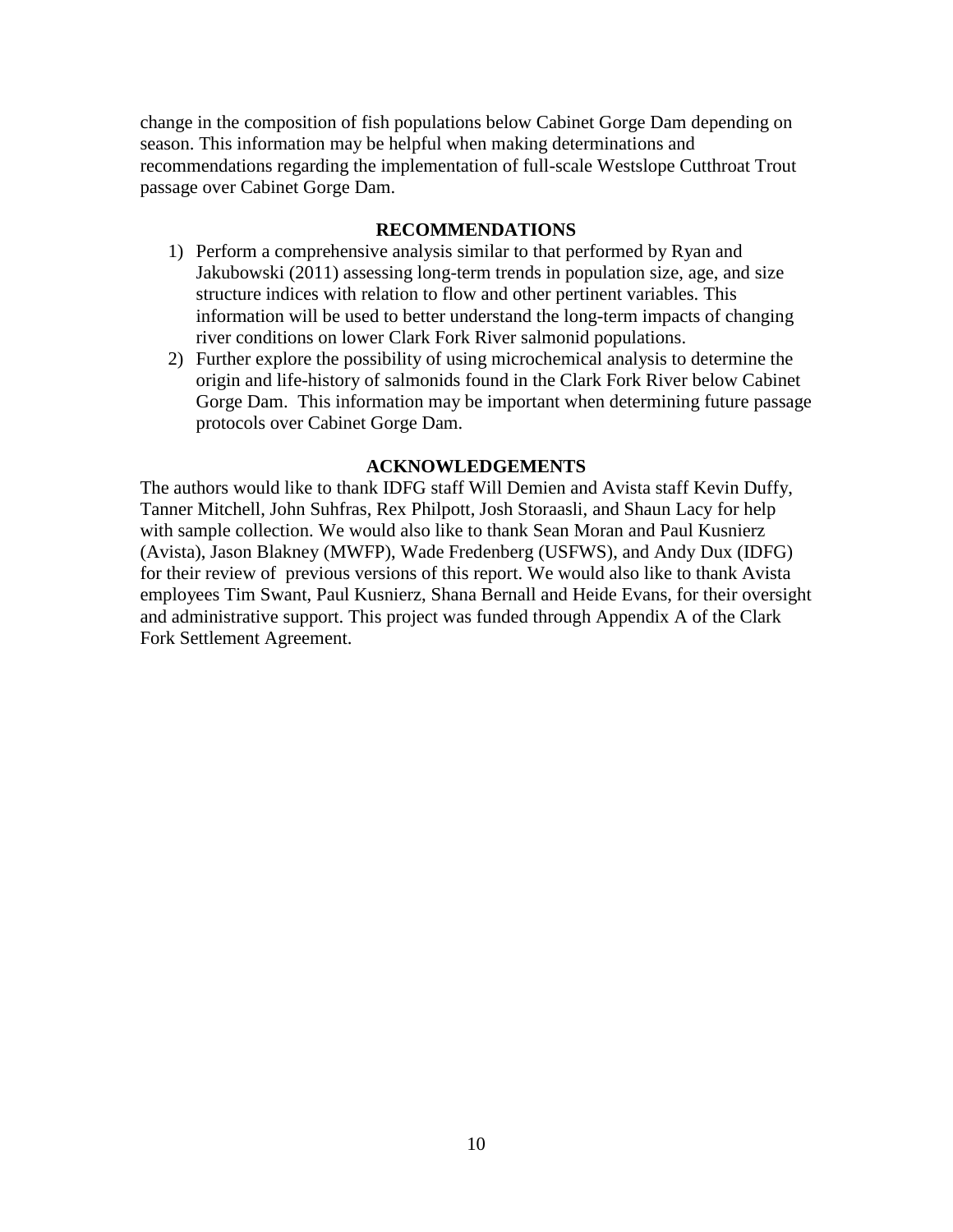## **LITERATURE CITED**

- <span id="page-13-0"></span>Avista Corporation. 1999. Volume III, Clark Fork Settlement Agreement. Spokane, Washington.
- Avista Corporation. 2001. The Clark Fork Project FERC Project No. 2058 1999 Annual Report Implementation of PM&E Measures. Spokane, Washington.
- Beak Consultants, Inc. 1997. Photo documentation of flows in the lower Clark Fork River. Report to Washington Water Power. Portland, Oregon.
- Bernall, S. and J. Johnson. 2016. Clark Fork River Westslope Cutthroat Trout Experimental Transport Program. Annual Progress Report – 2015. Avista document identification number 2016-141610. Avista Corporation, Noxon, Montana.
- Bouwens, K.A. and R. Jakubowski. 2016. Idaho Salmonid Research and Monitoring Update 2015. Report to Avista Corporation. Noxon, Montana.
- Chapman, D.G. 1948. A mathematical study of confidence limits of salmon populations calculated from sample tag ratios. International Pacific Salmon Fisheries Commission Bulletin 2:69-85.
- Dalbey, S.R., T.E. McMahon, and W. Fredenberg. 1996. Effect of electrofishing pulse shape and electrofishing induced spinal injury on long-term growth and survival of wild rainbow trout. North American Journal of Fisheries Management 16:560- 569.
- Frenzel, S.A. 1991. Hydrologic budgets, Pend Oreille Lake, Idaho 1989-90. U.S. Geological Survey. Boise, Idaho.
- Lee, K.H., and R.S. Lunetta. 1990. Watershed characterization using Landsat Thermatic Mapper ™ satellite imagery, Lake Pend Oreille, Idaho. U.S. EPA Environmental Monitoring Systems Lab. Las Vegas, Nevada.
- Panhandle Bull Trout Technical Advisory Team (PBTAT). 1998. Lake Pend Oreille Key Watershed Bull Trout Problem Assessment. Idaho Department of Environmental Quality. Boise.
- Ricker, W.E. 1975. Computation and Interpretation of Biological Statistics of Fish Populations. Bulletin 191. The Canadian Bulletins of Fishery and Aquatic Sciences. Ottawa.
- Ryan, R. and R. Jakubowski. 2011. Lower Clark River Fishery Assessment Project Completion Report. Report to Avista Corporation. Noxon, Montana.